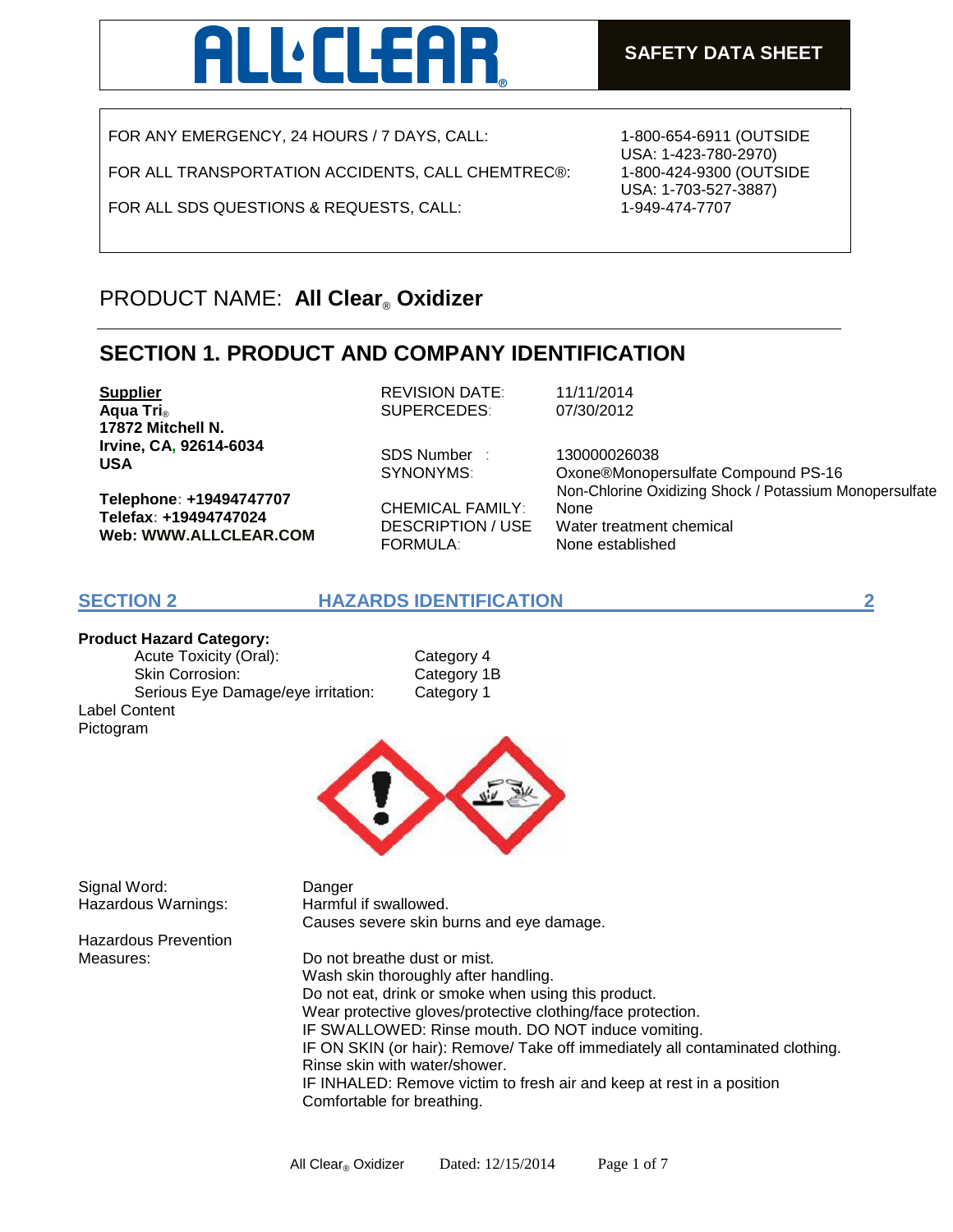

IF IN EYES: Rinse cautiously with water for several minutes. Remove contact lenses, if present and easy to do. Continue rinsing. Immediately call a POISON CENTER or doctor/physician.

Wash contaminated clothing before reuse.

Store locked up.

Dispose of contents/container to an approved waste disposal plant.

Other Hazards:

The following percentage of the mixture consist of ingredient(s) with unknown acute toxicity: 11.92%

## SECTION 3 COMPOSITION/INFORMATION ON INGREDIENTS 3

| Component                                            | Cas –No.   | Concentration |
|------------------------------------------------------|------------|---------------|
| Pentapotassium bis(peroxymonosulphate) bis(sulphate) | 70693-62-8 | 86 - 96%      |
| Dipotassium peroxodisulphate                         | 7727-21-1  | $0 - 5\%$     |
| Tetra[carbonato(2-)]dihydroxypentamagnesium          | 7760-50-1  | $1 - 2 \%$    |

## SECTION 4 FIRST AID MEASURES 4

**General Advice:** When symptoms persist or in cases of doubt seek medical advice.

**Inhalation:** Move to fresh air. Oxygen or artificial respiration if needed. Call a physician immediately.

**Skin Contact:** If on skin, rinse well with water. Take off contaminated clothing and shoes immediately. If skin irritation persists, call a physician. Wash contaminated clothing before reuse.

**Eye Contact:** Rinse immediately with plenty of water and seek medical advice.

**Ingestion:** DO NOT induce vomiting. Drink 1 or 2 glasses of water. Never give anything by mouth to an unconscious person. Call a physician immediately.

**Most Important Symptoms/Effects, Acute and Delayed:** No applicable data available.

**Protection of First Aiders:** No applicable data available.

**Notes to Physician:** No applicable data available.

| <b>SECTION 5</b> | <b>FIRE FIGHTING MEASURES</b> |  |
|------------------|-------------------------------|--|
|                  |                               |  |

**Suitable Extinguishing Media:** Use extinguishing measures that are appropriate to local circumstances and the surrounding environment.

**Unsuitable Extinguishing Media:** Carbon dioxide (CO2).

**Specific Hazards:** The product itself does not burn. Hazardous decomposition products Oxygen, Sulfur dioxide, Sulfur trioxide.

**Special Protective Equipment for Firefighters:** Wear self-contained breathing apparatus and protective suit. **Further Information:** No applicable data available.

## SECTION 6 ACCIDENTAL RELEASE MEASURES 6

NOTE: Review Fire Fighting Measures and Handling (Personnel) sections before proceeding with cleanup. Use appropriate Personal Protective Equipment during clean up.

**Safeguards (Personnel):** Evacuate personnel to safe areas. Use personal protective equipment.

**Environmental Precautions:** Try to prevent the material from entering drains or water courses.

**Spill Cleanup:** Sweep up and shovel into suitable containers for disposal. Avoid dust formation. After cleaning, flush away traces with water.

**Accidental Release Measures:** Dispose of in accordance with local regulations.

SECTION 7 **HANDLING AND STORAGE** 7

**Handling (Personnel):** Use only in well-ventilated areas. Do not breathe dust. Avoid dust formation in confined areas. Avoid contact with skin and eyes. Keep away from heat and flame. Wash hands before breaks and immediately after handling the product. Handle in accordance with good industrial hygiene and safety practices.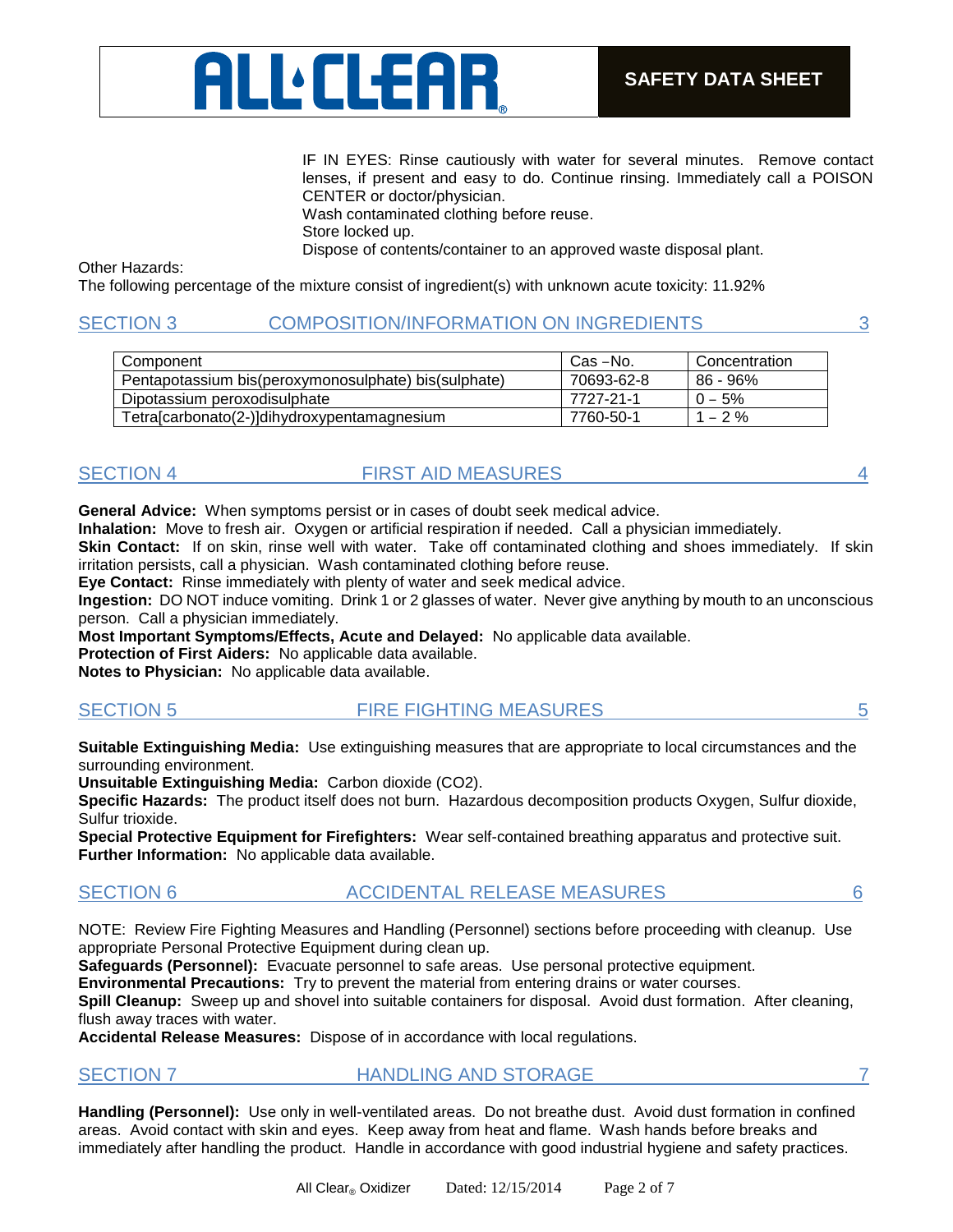#### **Handling (Physical Aspects):** No applicable data available.

ALLEEAR

**Dust Explosion Class:** No applicable data available.

**Storage:** Keep in a cool, dry and well-ventilated place. Protect from contamination. Store in original container. Keep away from: combustible materials. Never allow product to get in contact with water during storage. Stable under recommended storage conditions.

**Storage Period:** No applicable data available.

**Storage Temperatur**e**:** No applicable data available.

### SECTION 8 EXPOSURE CONTROLS / PERSONAL PROTECTION 8

**Engineering Controls:** Ensure adequate ventilation.

**Personal Protective Equipment:** 

**Respiratory Protection:** When workers are facing concentrations above the exposure limit they must use appropriate certified respirators.

**Hand Protection:** Material: Impervious gloves.

**Eye Protection:** Wear safety glasses or coverall chemical splash goggles.

**Skin and Body Protection**: Where there is potential for skin contact, have available and wear as appropriate, impervious gloves, apron, pants, jacket, hood and boots. Remove and wash contaminated clothing before reuse. **Protective Measures**: When using do not eat or drink. Do not breathe dust.

#### **Exposure Guidelines:**

| <b>Exposure Limit Values</b>                         |                 |                     |                   |
|------------------------------------------------------|-----------------|---------------------|-------------------|
| <b>Chemical Name</b>                                 | Limit Authority | Limit               | Method            |
| Pentapotassium bis(peroxymonosulphate) bis(sulphate) | AEL* (DuPont)   | 1 $ma/m3$           | 15 minute TWA     |
| Dipotassium peroxydisulphate                         | TLV (ACGIH)     | $0.1$ ma/3          | Twa as persulfate |
| Potassium sulfate                                    | AEL*(DuPont)    | $10 \text{ ma/m}$ 3 | ∣8 hr. TWA        |

\* AEL is DuPont's acceptable exposure limit. Where governmentally imposed occupational exposure limits which are lower than AEL are in effect, such limits shall take precedence.

### SECTION 9 PHYSICAL AND CHEMICAL PROPERTIES 9

**Form:** Solid form, granular. **Color:** White. **Odor:** None. **Odor Threshold:** No applicable data available. **pH: 2.1** at 30 g/l 20 $^{\circ}$ C (68 $^{\circ}$ F) **Melting Point:** Decomposes before melting. **Boiling Point:** Not Applicable. **Flash Point:** Does not flash. **Evaporation Rate:** No applicable data available. **Flammability (solid, gas):** The product itself does not burn, but it is slightly oxidising (active oxygen content ca. 2%). **Upper Explosion Limit:** No applicable data available. **Lower Explosion Limit:** No applicable data available. **Vapour Pressure:** <0.0000017 hPa. **Density:** No applicable data available. **Specific Gravity:** 2.35 at 20°C (68°F). **Bulk Density:** 1,100 – 1,400 kg/m3. **Water Solubility:** 297 – 357 g/l at 22°C (72°F). **Solubility(ies):** No applicable data available. **Partition coefficient: N-octanol/water:** No applicable data available. **Ignition Temperature:** No data available. **Auto-ignition temperature:** No applicable data available. **Decomposition Temperature:** No applicable data available. **Viscosity:** No applicable data available.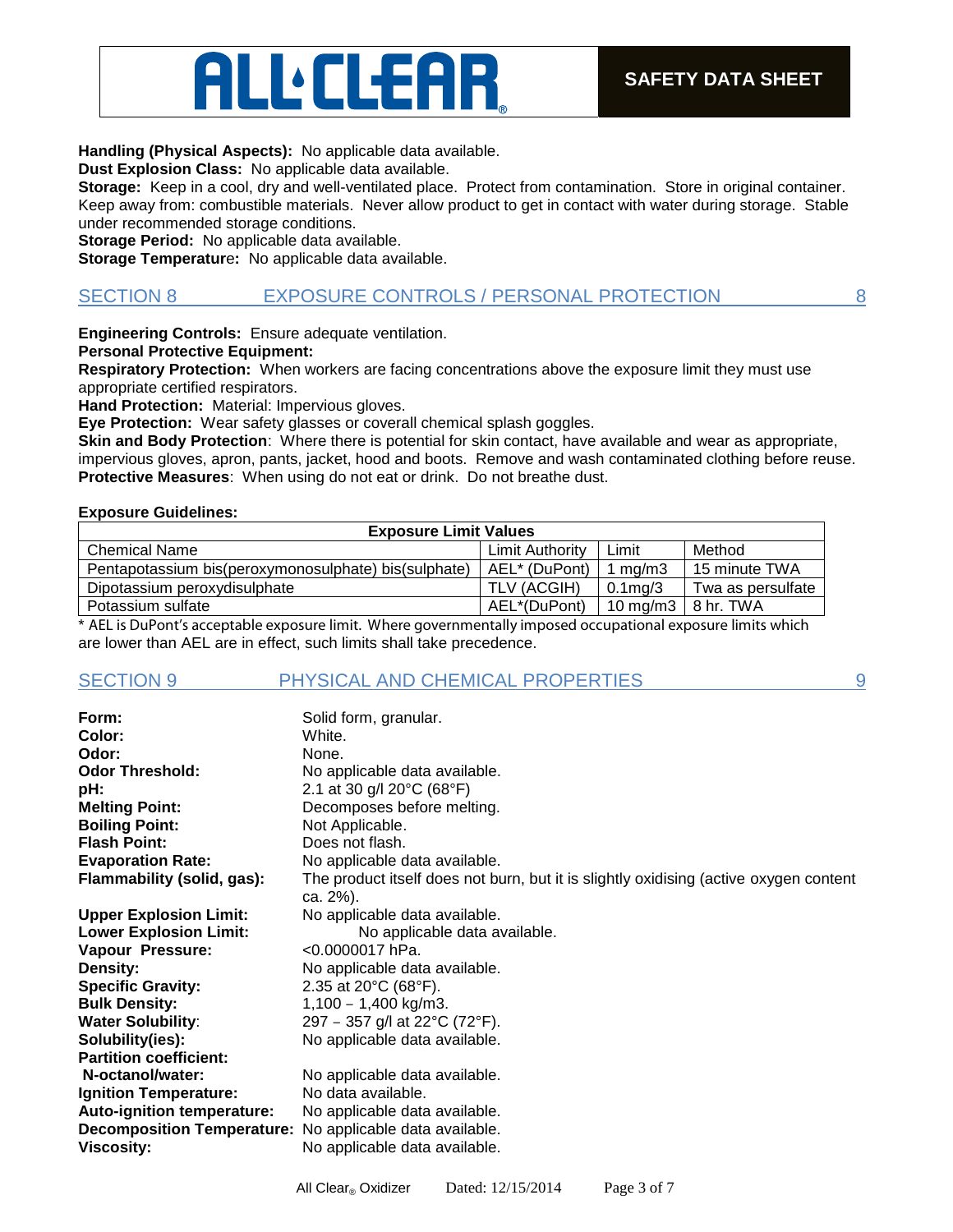# ALLEEEAR

**Oxidising Substance:** This substance or mixture is not classified as oxidizing.

SECTION 10 STABILITY AND REACTIVITY 10

**Reactivity:** Stable under recommended storage conditions. **Chemical Stability:** Stable under normal conditions. **Possibility of Hazardous Reactions:** No applicable data available. **Conditions to Avoid:** Temperature > 50°C (>122°F). Avoid extreme heat. **Incompatibility:** Halogenated compounds, cyanides, heavy metal salts. **Hazardous Decomposition Products:** Oxygen, sulfur dioxide, sulfur trioxide.

| <b>SECTION 11</b> | <b>TOXICOLOGICAL INFORMATION</b> |  |
|-------------------|----------------------------------|--|
|                   |                                  |  |

### **Oxone®PS-16 Monopersulfate Compound**

**Inhalation 4 h LC50:** >5 mg/l, rat.

**Skin Irritation:** Causes burns, rabbit.

**Eye Irritation:** Severe eye irritation, rabbit.

**Sensitization:** Did not cause sensitization on laboratory animals, guinea pigs. May cause sensitization of susceptible persons by skin contact or by inhalation of dust.

### **Pentapotassium bis(peroxymonosulphate) bis(sulphate)**

**Dermal LD50:** > 2,000 mg/kg, rat. Adverse body weight effects.

**Oral LD50:** 500 mg/kg, rat. Gastrointestinal effects.

**Mutagenicity:** Animal testing did not show any mutagenic effects. Did not cause genetic damage in cultured bacterial cells. Tests on mammalian cell cultures showed mutagenic effects. Evidence suggests this substance does not cause genetic damage in animals.

**Teratogenicity:** Animal testing showed no developmental toxicity.

#### **Dipotassium Peroxodisulphate**

**Dermal LD50:** >10,000 mg/kg, rabbit.

**Oral LD50:** 1,130 mg/kg, rat.

**Repeated Dose Toxicity:** Oral, rat. NOAEL: 131.5 mg/kgMethod: OECD Test Guideline 407 No toxicologically significant effects were found.

**Carcinogenicity:** Not classified as a human carcinogen. Animal testing did not show any carcinogenic effects. Information given is based on data obtained from similar substances.

**Mutagenicity:** Animal testing did not show any mutagenic effects. Tests on bacterial or mammalian cell cultures did not show mutagenic effects. Information given is based on data obtained from similar substances.

**Reproductive Toxicity:** No toxicity to reproduction. Animal testing showed no reproductive toxicity. Information given is based on data obtained from similar substances.

**Teratogenicity:** Animal testing showed no developmental toxicity. Information given is based on data obtained from similar substances.

#### **Tetra[carbonato(2-)]dihydroxypentamagnesium**

**Oral LD50:** >2,000 mg/kg, Rat

**Repeated Dose Toxicity:** Oral. Rat. -90d. NOAEL: 1531 mg/kg Method: OCED Test Guideline 408 No toxicologically significant effects were found. Information given is based on data obtained from similar substances. **Carcinogenicity:** Not classifiable as a human carcinogen. Information given is based on data obtained from similar substances. Animal testing did not show any carcinogenic effects.

**Mutagenicity:** Tests on bacterial or mammalian cell cultures did not show mutagenic effects. Evidence suggests this substance does not cause genetic damage in animals. Information given is based on data obtained from similar substances.

**Reproductive Toxicity:** No toxicity to reproduction. Information given is based on data obtained from similar substances. Animal testing showed no reproductive toxicity.

**Teratogenicity:** Information given is based on data obtained from similar substances. Animal testing showed no developmental toxicity.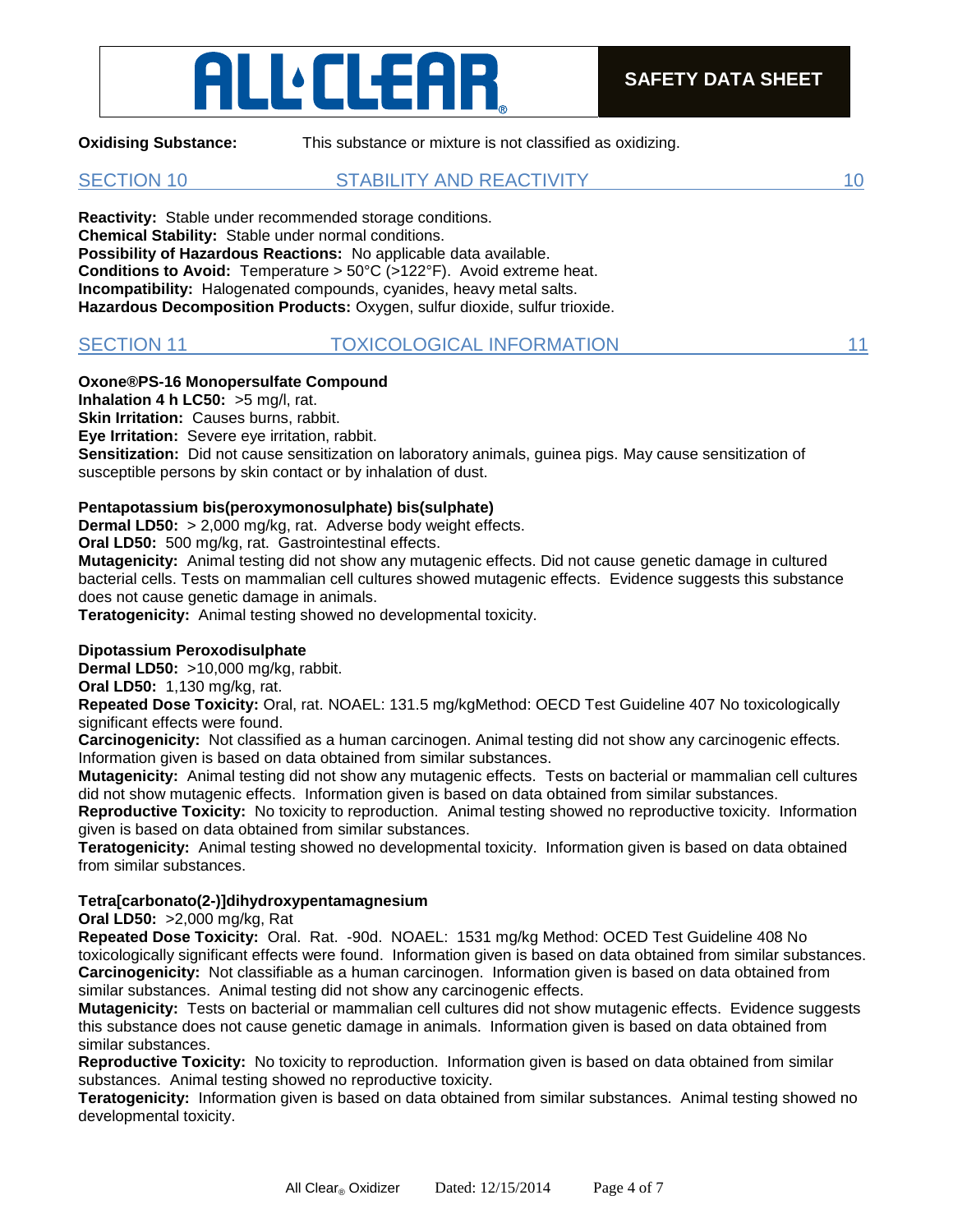# ALLEEAR

#### **Carcinogenicity**

None of the components present in this material at concentrations equal to or greater than 0.1% are listed by IARC, NTP, or OSHA, as a carcinogen.

#### SECTION 12 **ECOLOGICAL INFORMATION** 12

#### **Aquatic Toxicity**

#### **Pentapotassium bis(peroxymonosulphate) bis(sulphate)**

**96 h LC50:** Cyprinodon variegates (sheepshead minnow) 1.09 mg/l Directive 67/548/EEC, Annex V, C.1.

- **96 h ErC50:** Selenastrum capricornutum (green algae) > 1 mg/l OECD Test Guideline 201.
- **72 h NOEC:** Selenastrum capricornutum (green algae) 0.5 mg/l

**48 h EC50:** Daphnia magna (Water flea) 3.5 mg/l OECD Test Guideline 202

**37 d:** NOEC Cyprinodon variegatus (sheepshead minnow) 0.222 mg/l

**28 d:** NOEC Americamysis Bahia (mysid shrimp) 0.267 mg/l

#### **Dipotassium Peroxodisulphate**

**96 h LC50:** Oncorhynchus mykiss (rainbow trout) 76.3 mg/l US EPA Test Guideline OPP 72-1. Information given is based on data obtained from similar substances.

**72 h EbC50:** Pseudokirchneriella subcapitata (green algae) 83.7 mg/l OESC Test Guideline 201. Information given is based on data obtained from similar substances.

**72 h NOEC:** Pseudokirchneriella subcapitata (green algae) 39.2 mg/l OECD Test Guideline 201. Information given is based on data obtained from similar substances.

**48 h EC50:** Daphnia magna (Water flea) 120 mg/l US EPA Test Guideline OPP 72.2. Information given is based on data obtained from similar substances.

#### Tetra**[carbonato(2-)]dihydroxypentamagnesium**

**96 h LC50:** Pimephales promelas (fathead minnow) 2,120 mg/l. Information given is based on data obtained from a similar substance.

**72 h EC50:** Desmodesmus subspicatus (green algae) > 100 mg/l OECD Test Guideline 201. Information given is based on data obtained from a similar substance.

**72 h NOEC:** Desmodesmus subspicatus (green algae) 100 mg/l OECD Test Guideline 201. Information given is based on data obtained from a similar substance.

**48 h EC50:** Daphnia magna (Water flea) 140 mg/l. Information given is based on data obtained from a similar substance.

#### **Environmental Fate**

**Dipostassium Peroxodisulphate** 

Biodegradability: Readily biodegradable.

Tetra**[carbonato(2-)]dihydroxypentamagnesium** 

Biodegradability: The methods for determining biodegradability are not applicable to inorganic substances.

**Waste Disposal:** Dispose of in accordance with local regulations. **Environmental Hazards:** If recycling is not practicable, dispose of in compliance with local regulations.

| <b>SECTION 14</b> | <b>TRANSPORTATION INFORMATION</b> |  |
|-------------------|-----------------------------------|--|
| DOT:              |                                   |  |

| ---                          |                                                                       |
|------------------------------|-----------------------------------------------------------------------|
| <b>UN Number:</b>            | 3260                                                                  |
| <b>Proper Shipping Name:</b> | Corrosive solid, acidic, inorganic, n.o.s. (Monopersulphate Compound) |
| Class:                       | 8                                                                     |
| <b>Packing Group:</b>        | Ш                                                                     |
| Labeling No:                 | 8                                                                     |
| IATA C                       |                                                                       |
| <b>UN Number:</b>            | 3260                                                                  |
|                              |                                                                       |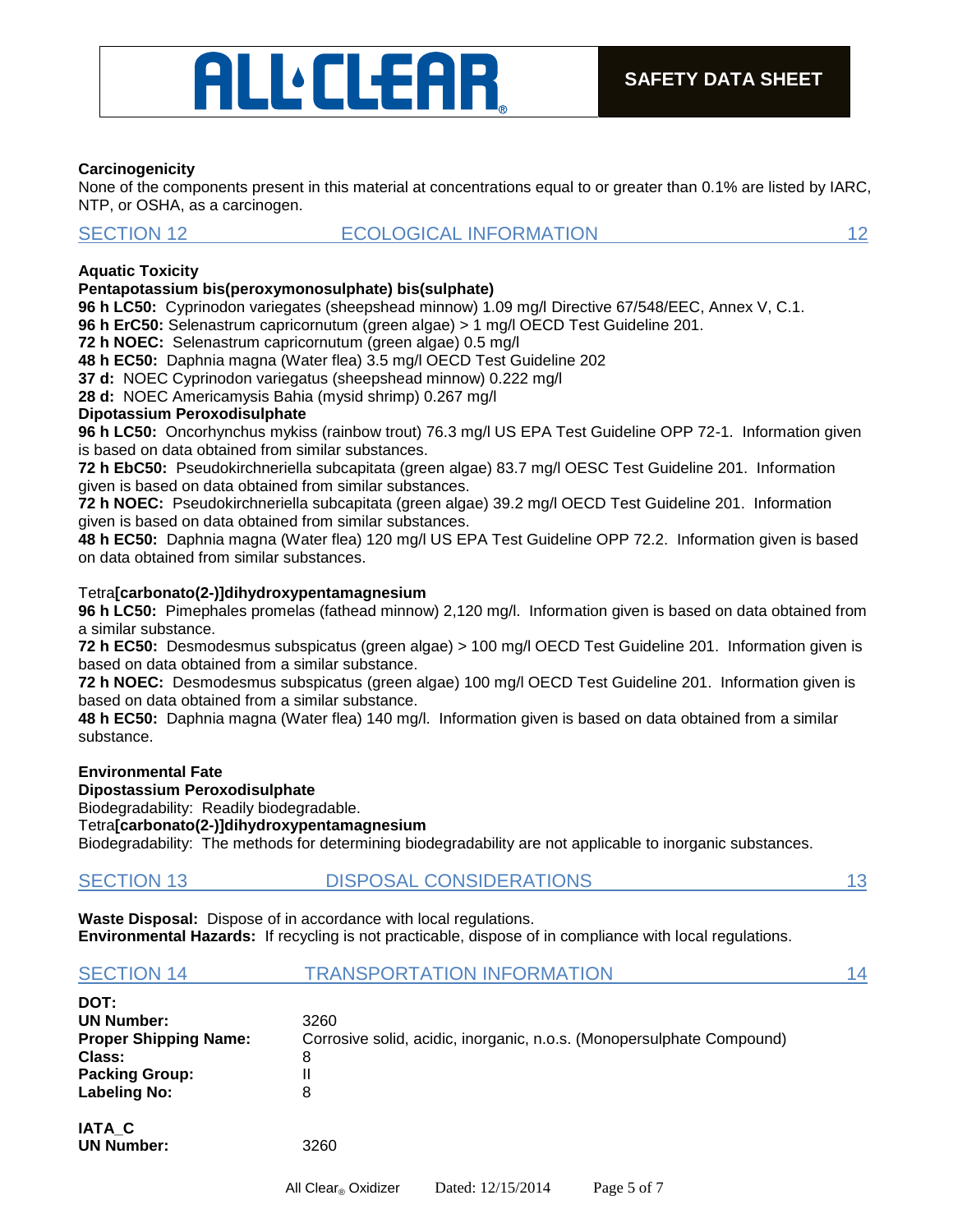

| <b>Proper Shipping Name:</b><br>Class:<br><b>Packing Group:</b><br><b>Labeling No.:</b>                               | Corrosive solid, acidic, inorganic, n.o.s. (Monopersulfate Compound)<br>8<br>8         |
|-----------------------------------------------------------------------------------------------------------------------|----------------------------------------------------------------------------------------|
| IMDG:<br><b>UN Number:</b><br><b>Proper Shipping Name:</b><br>Class:<br><b>Packing Group:</b><br><b>Labeling No.:</b> | 3260<br>CORRSOIVE SOLID, ACIDIC, INORGANIC, N.O.S. (Monopersulfate Compound)<br>8<br>8 |

#### SECTION 15 REGULATORY INFORMATION 15 15

**TSCA:** On the inventory, or in compliance with the inventory.

**Other Regulations:** Active ingredient in this composition is POTASSIUM PEROXYMONOSULFATE, CAS. No. 10058-23-8, Concentration: 43-47% (typical 45%). Active ingredient may also be described by the synonym POTASSIUM MONOPERSULFATE.

**SARA 313 Regulated Chemicals**: SARA 313: This material does not contain any chemical components with known CAS numbers that exceed the threshold (De Minimis) reporting levels established by SARA Title III, Section 313.

**PA Right to Know Regulated Chemicals:** Substances on the Pennsylvania Hazardous Substances List present at a concentration of 1% or more (0.01% for Special Hazardous Substances): Dipostassium peroxodisulphate. **NJ Right to Know Regulated Chemicals:** Substances on the Pennsylvania Hazardous Substances List present at a concentration of 1% or more (0.01% for substances identified as carcinogens, mutagens or teratogens): Dipostassium peroxodisulphate, Potassium hydrogen sulphate.

**Title III Hazard Classification:** Acute Health Hazard: Yes.

Chronic Health Hazard: No Fire: No Reactivity/Physical Hazard: No Pressure: No

**California Prop. 65:** Chemicals known to the state of California to cause cancer, birth defects or any other harm: None known.

SECTION 16 **OTHER INFORMATION** 16 **16** 

**HMIS:**



THIS SAFETY DATA SHEET (SDS) HAS BEEN PREPARED IN COMPLIANCE WITH THE FEDERAL OSHA HAZARD COMMUNICATION STANDARD, 29 CFR 1910.1200. THE INFORMATION IN THIS SDS SHOULD BE PROVIDED TO ALL WHO WILL USE, HANDLE, STORE, TRANSPORT, OR OTHERWISE BE EXPOSED TO THIS PRODUCT. THIS INFORMATION HAS BEEN PREPARED FOR THE GUIDANCE OF PLANT ENGINEERING, OPERATIONS AND MANAGEMENT AND FOR PERSONS WORKING WITH OR HANDLING THIS PRODUCT. AQUA TRI $_{\circledR}$  BELIEVES THIS INFORMATION TO BE RELIABLE AND UP TO DATE AS OF THE DATE OF PUBLICATION BUT, MAKES NO WARRANTY THAT IT IS. ADDITIONALLY, IF THIS SDS IS MORE THAN THREE YEARS OLD, YOU SHOULD CONTACT AQUA TRI<sub>®</sub> SDS<br>CONTROL AT THE PHONE NUMBER ON THE FRONT PAGE TO MAKE CERTAIN THAT THIS DOCUMENT IS CURRENT. .